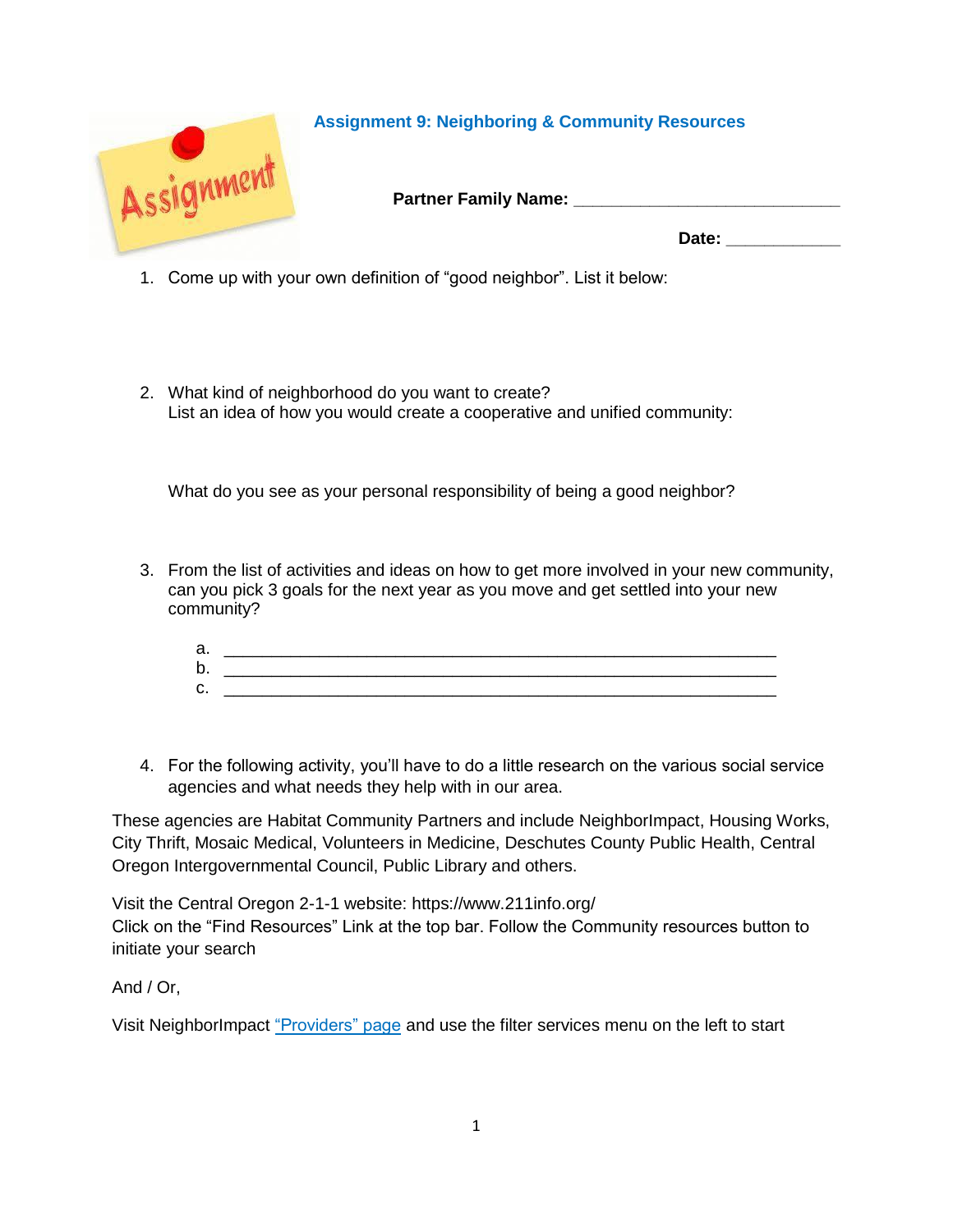Review the following scenarios and develop an action plan for each of the following:

Remember these tips: Get to know neighbors, start a log to track the problem, discuss it with your neighbor first

a. Your neighbor's dog is left out in the backyard when the family is not home, he barks constantly at anybody or a car passing by, and your infant child struggles to sleep during the day, how would you address this with your neighbor?

- b. You are using your savings to update your living room furniture. What would you do with the older couch that has old stains and your cat has scratched to the point of not being reusable if donated? Why would moving it to your front porch cause distress with your neighbors?
- c. A very strong winter with one snow storm after another require a more vigilant eye on roofs and sidewalks. Your work schedule has not allowed for some time to get outside and remove snow from the side-walk that particular week. Your elderly neighbor going for a walk with her dog, falls down in front of your property and breaks a wrist. What do you think might happen next?
- d. You are a very healthy driven family and now that you have a yard you would like to get some hens and a rooster to be able to get organic eggs. What is wrong with this scenario? If you find nothing wrong, review this link <http://www.backyardchickens.com/a/bend-oregon-chicken-ordinance>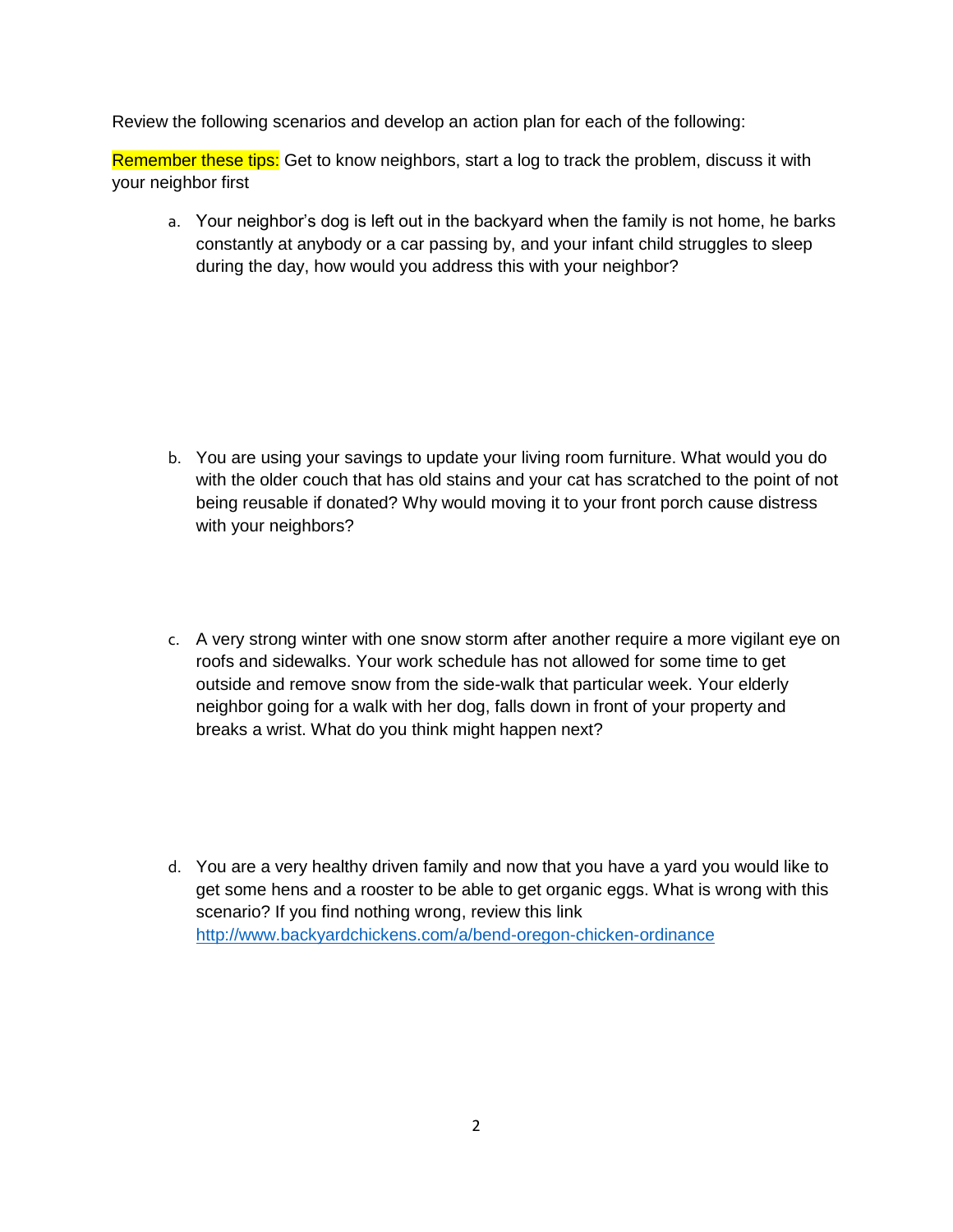5. Choose a current or potential concern that could affect your financial or emotional stability. Using NeighborImpact's Providers list or the Central Oregon 2-1-1 website, research possible solutions and record your answers below.

5.a. Concern:

5.b. Potential solutions/support agency:

6. Please answer the following *What if* questions.

*6.a. What if* you could not pay your electric bill one month? What agency or resources would you turn to for assistance?

*6.b. What if* your 13 year old son/daughter ran away from home but is back with you now. What resources would you turn to for parenting support or other support?

*6.c. What if,* after 5 years, you discovered mold in your laundry room?

- 7. Imagine you want to create a change or a project in your neighborhood.
- 7.a. Give an example of a possible change or project that might interest you:

7.b. What community resources would you need to help create this change or complete the project?